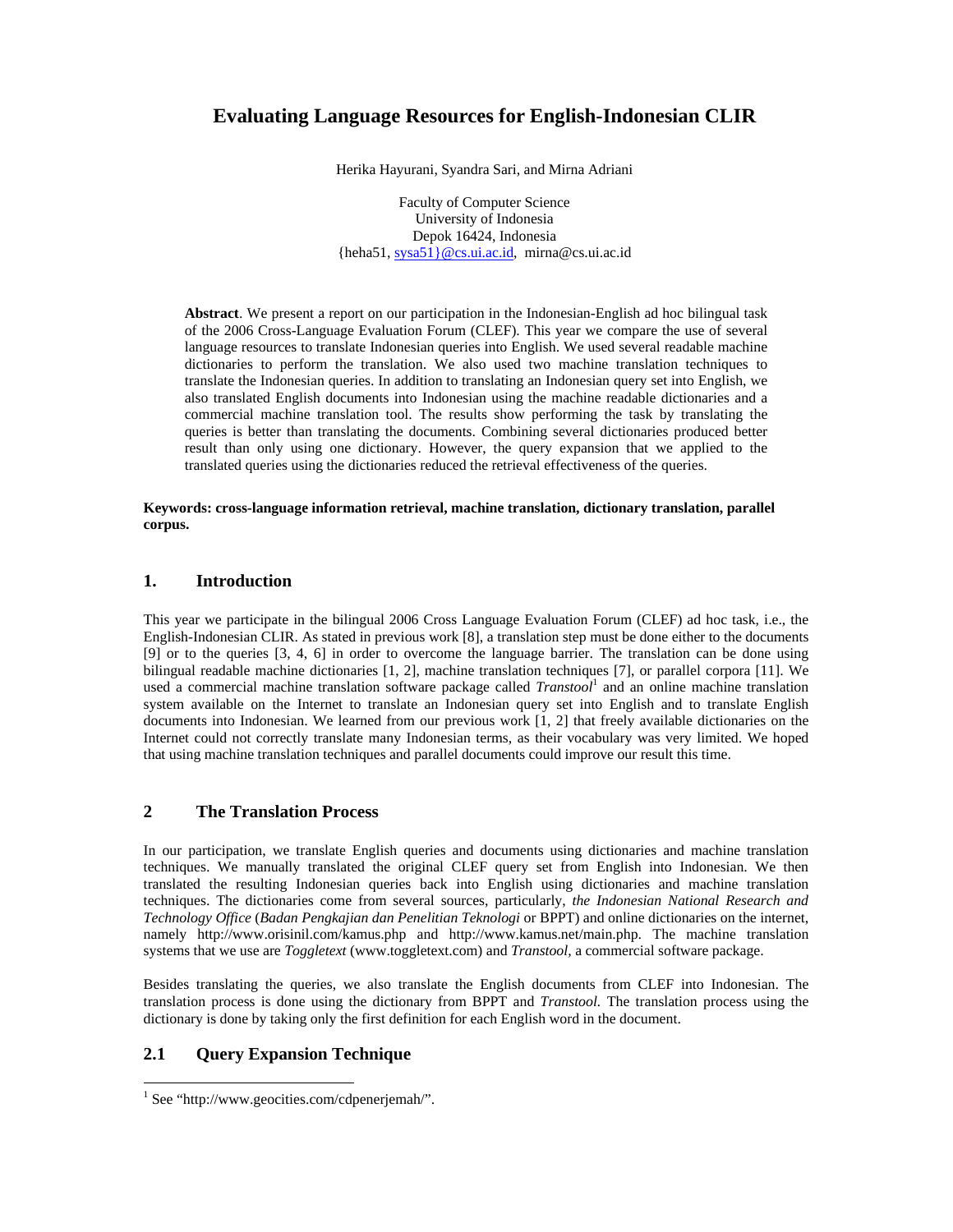Adding translated queries with relevant terms, known as query expansion, has been shown to improve CLIR effectiveness [1, 3, 12]. One of the query expansion techniques is called the *pseudo relevance feedback* [4, 5]. This technique is based on an assumption that the top few documents initially retrieved are indeed relevant to the query, and so they must contain other terms that are also relevant to the query. The query expansion technique adds such terms into the previous query. We apply this technique to the queries in this work. To choose the relevant terms from the top ranked documents we employ the *tf*\**idf* term weighting formula [10]. We added a certain number of terms that have the highest weight scores.

# **3 Experiment**

In the experiments, we used *Lemur*<sup>2</sup> information retrieval system which is based on the *language model* to index and retrieve the documents.

We then applied a pseudo relevance-feedback query-expansion technique to the queries that were translated using the machine translation tool. We used the top 10 relevant documents retrieved for a query from the collection to extract the expansion terms. The terms were then added to the original query.

### **4 Results**

The results of our CLIR experiments were obtained by applying the three methods of translation, i.e., using the machine translations, using dictionaries, and using parallel corpus. Table 1 shows the result of the first technique, which shows that translating the English queries into Indonesian using *Toggletext* machine translation tool is better than using *Transtool*.

**Table 1.** Average retrieval precision in CLIR runs of queries translated using the machine translation tools for title only and combination of title and description.

| Task                  | <b>MT-1</b><br>(Toggletext) | $MT-2$<br>(Transtool) |  |  |
|-----------------------|-----------------------------|-----------------------|--|--|
| Title                 | 0.2538                      | 0.2137                |  |  |
| $Title + Description$ | 0.2934                      | 0.2397                |  |  |

The result of the second technique, which is translating the English queries into Indonesian using dictionaries, is shown in Table 2. The result shows that using the dictionary from BPPT alone is not as good as using several dictionaries combined.

The last technique that we use is retrieving documents from parallel corpus created by translating the English document collection into Indonesian using the combined dictionaries and *Transtool*. The results, as shown in Table 3, indicate that of retrieving the English version of Indonesian documents that are relevant to an Indonesian query, is much more effective if the parallel corpus is created using the machine translation tool than using the dictionaries.

**Table 2.** Average retrieval precision in CLIR runs of queries translated using dictionaries for title only and combination of title and description.

| Task                  | Dic-1  | Dic-2  |  |  |
|-----------------------|--------|--------|--|--|
| Title                 | 0.1423 | 0.2063 |  |  |
| $Title + Description$ | 0.1101 | 0.2650 |  |  |

 $2$  See "http://www.lemurproject.org/".

-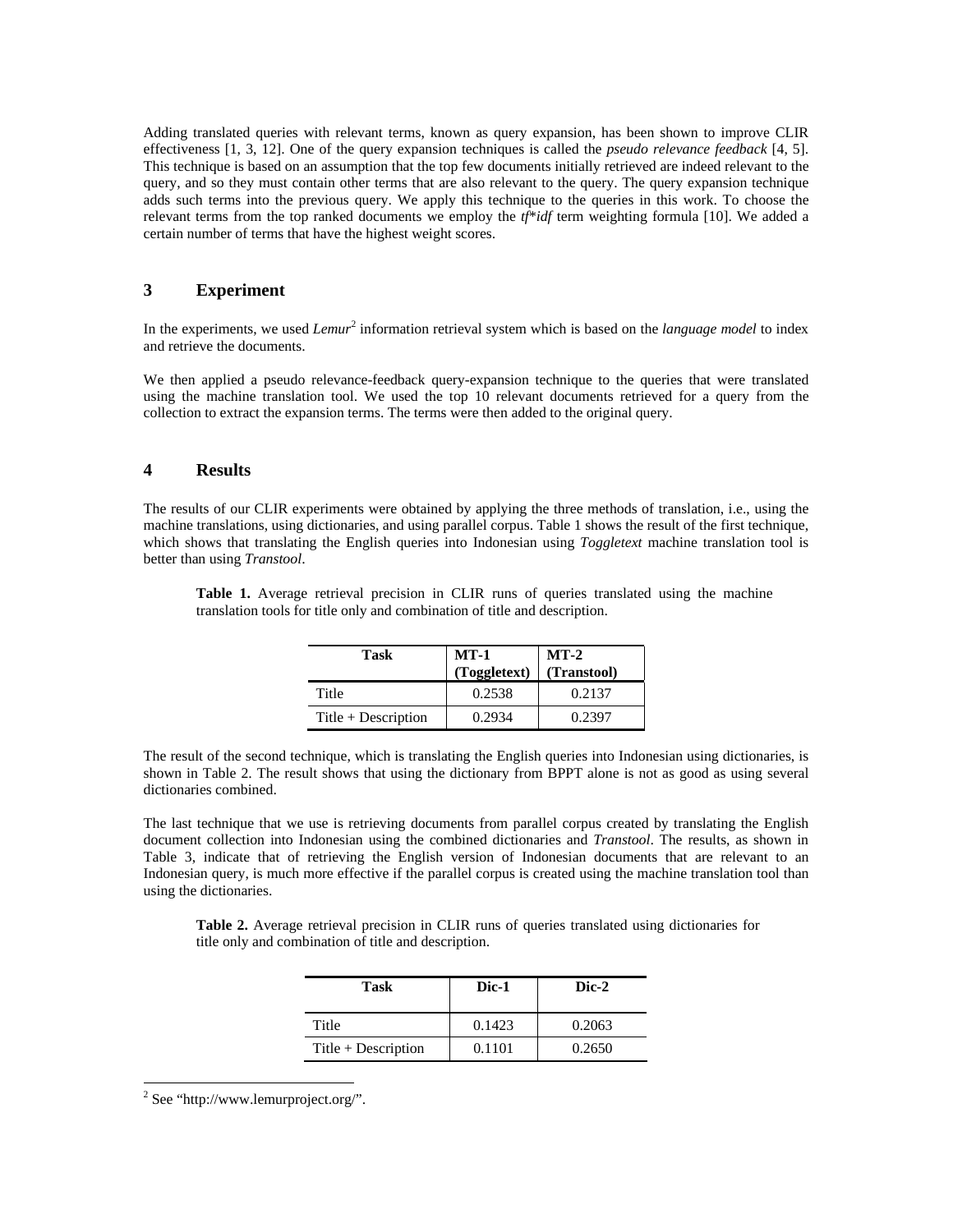|                                                               |  |  |  |  |  |  | <b>Table 3.</b> Average retrieval precision in the monolingual runs for title only and combination of |  |  |
|---------------------------------------------------------------|--|--|--|--|--|--|-------------------------------------------------------------------------------------------------------|--|--|
|                                                               |  |  |  |  |  |  | title and description on a parallel corpus created by translating English documents into              |  |  |
| Indonesian using dictionaries and a machine translation tool. |  |  |  |  |  |  |                                                                                                       |  |  |

| Task                  | Parallel-DIC | Parallel-MT |  |  |
|-----------------------|--------------|-------------|--|--|
| Title                 | 0.0201       | 0.2060      |  |  |
| $Title + Description$ | 0.0271       | 0.2515      |  |  |

Lastly, we also attempted to improve our CLIR results by expanding the queries translated using the dictionaries. We were unable to do the expansion process to all the translated queries because of time limitation. The results is as shown in Table 4, which indicates that adding the queries with 5 terms from the top-10 documents obtained from a pseudo relevance feedback technique hurt the retrieval performance of the translated queries.

**Table 4.** Average retrieval precision for the title only and combination of title and description using the query expansion technique with top-10 document method.

| Task                  | Dic-2  | <b>Query Expansion</b><br>(5 terms added) |
|-----------------------|--------|-------------------------------------------|
| Title                 | 0.2063 | 0.1205                                    |
| $Title + Description$ | 0.2650 | 0.1829                                    |

## **5 Summary**

Our experiments demonstrate that translating queries using machine translation tools is better than translating documents. The retrieval performance of queries that were translated using machine translation tools for Bahasa Indonesia was about 14.28%-18.83% of that of retrieving the documents translated using machine translation. There was no significant difference in retrieval performance between the two machine translation tools that we used.

Taking the first definition in the dictionary when translating an English query into Indonesian appeared to be effective. The result of combining several dictionaries is much better than only using one dictionary.

In order to improve the retrieval performance of the translated queries, we expanded the queries with the terms extracted from the top-10 documents. However, the pseudo relevance feedback technique that is known to improve the retrieval performance did not improve the retrieval performance of our queries.

#### **References**

- 1. Adriani, M. and C.J. van Rijsbergen. Term Similarity Based Query Expansion for Cross Language Information Retrieval. In *Proceedings of Research and Advanced Technology for Digital Libraries*, Third European Conference (ECDL'99), p. 311-322. Springer Verlag: Paris, September 1999.
- 2. Adriani, M. Ambiguity Problem in Multilingual Information Retrieval. In *CLEF 2000 Working Note Workshop.* Portugal, September 2000.
- 3. Adriani, M. English-Ducth CLIR Using Query Translation Techniques. In *Proceedings of the Workshop of the Cross-Language Evaluation Forum (CLEF 2001)*, Lecture Notes in Computer Science. Darmstadt, Germany, September 2001.